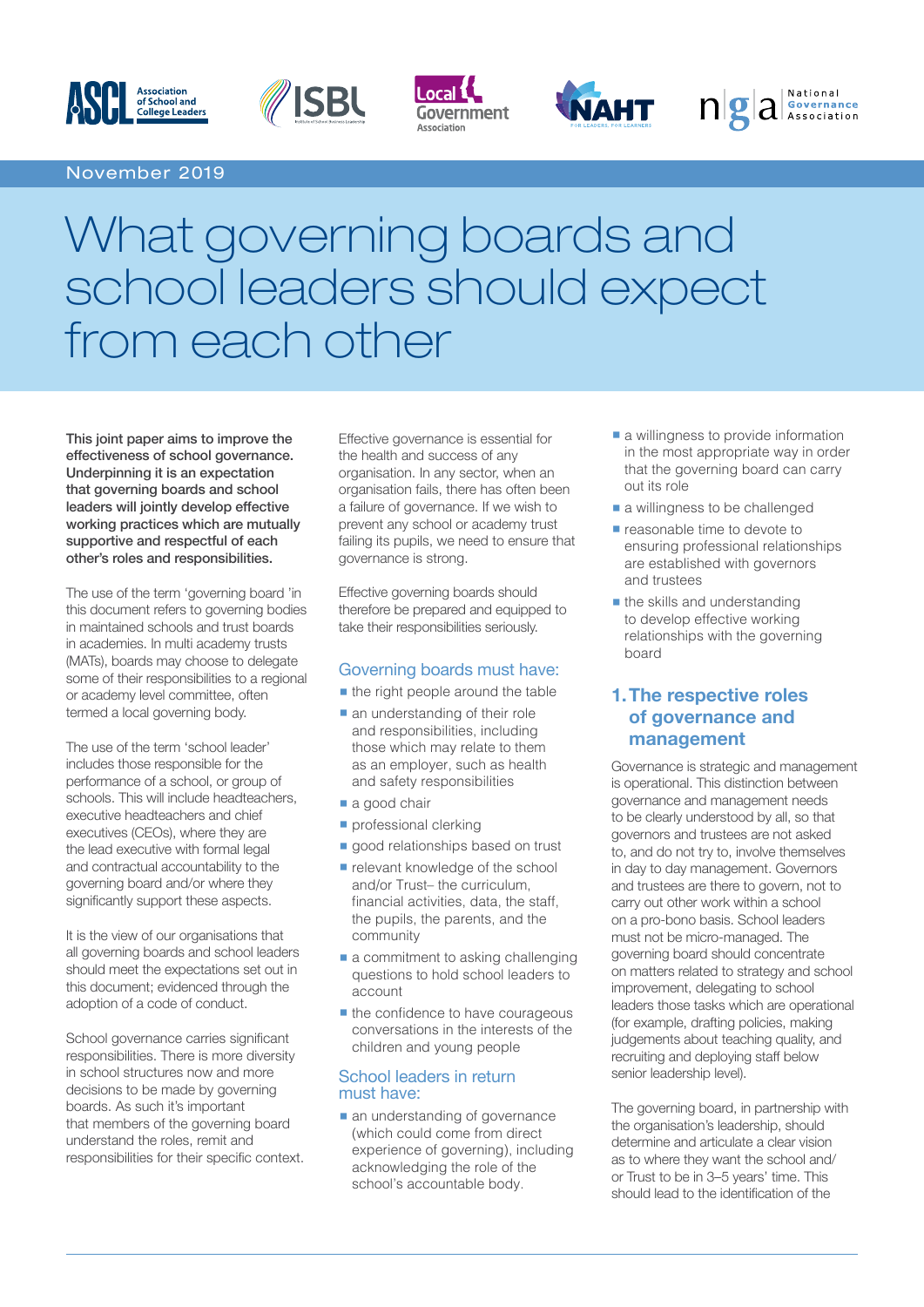key strategic priorities that will drive the agenda of governing board meetings. The senior leader(s) will be responsible for ensuring the strategy is delivered.

The governing board is responsible for setting the culture and ethos of its school(s) and it should ensure that this is inclusive and provide equality of opportunity for all its pupils and staff.

The governing board also has responsibilities as the employer, although these do not apply exactly the same way in all types of schools. For example in a multi academy trust the employer is the academy trust and the board of trustees will decide what to delegate to academy committees. While for some maintained schools the local authority is the employer, the responsibility for discharging employer functions are delegated to the governing board as set out in legislation.

# **2.Developing and supporting the governing board**

#### Principles:

Governors, trustees and school leaders must fulfil their duties in accordance with the seven principles of public life (the Nolan principles): to act selflessly and with integrity; to be objective and accountable; to be open, honest and to demonstrate leadership skills. They should also understand their responsibilities under equality legislation, recognising and encouraging diversity and inclusion.

The Framework for Ethical Leadership in Education has been developed by the Ethical Leadership Commission to help school leaders take difficult decisions and support a culture in which ethical decision making can flourish.

#### Skills audit:

We recommend that all governing boards carry out a skills audit of governors and trustees to identify skills gaps and development needs, and how these can be filled through recruitment and training. NGA has a skills audit and matrix tool for those governing in schools as well

as one specifically aimed at MAT trustee boards. These are both structured around the DfE's competency framework for governance which can be used to help governing boards identify what they should be looking for from individual governors or trustees.

#### Recruitment:

When seeking to fill vacancies on the governing board, the role, level of commitment and level of responsibility should be outlined, along with any particular skills that the governing board is seeking. Individuals from black and minority ethnic (BAME) backgrounds and those under 40 are significantly under-represented amongst those governing and boards should take steps to encourage BAME and younger candidates to apply.

Board vacancies should be advertised as widely as possible locally and a transparent process for recruitment and selection, including interviewing prospective candidates, should be adopted. Inspiring Governance is a national service which connects skilled volunteers interested in serving as governors and trustees with schools.

#### Induction:

There should be a clear expectation for all new governors and trustees (including staff governors and trustees) to undertake both school based and professional induction training, paid for by the school or trust. The exact content of the induction may vary depending on the skills and knowledge of the new recruit. This expectation should be set out in writing in advance of a governor or trustee appointment, and agreed to as part of the code of conduct signed by each governor or trustee.

#### Continuous professional development (CPD):

Governors and trustees must be willing to participate in ongoing relevant training, both internal and external, and there must be an appropriate budget commitment set aside for this. Governors and trustees need to continuously seek to update their knowledge, including through identifying

good practice in other schools or trusts, and meeting governors and trustees from other schools or trusts. This can also encourage collaboration between schools or groups of schools to improve outcomes for pupils.

#### Expenses:

Governors and trustees' out of pocket expenses should be reimbursed as per an agreed policy but they should not receive payment for their governance duties.

#### Governing board self-evaluation:

A governing board should regularly evaluate its own impact. This should include implementing a process for reviewing the contribution of individual governors and trustees, and identification of any developmental needs.

The All Party Parliamentary Group (APPG) on Education Governance and Leadership published '20 key questions every governing board should ask itself' and '21 questions for MAT boards to ask when reviewing their governance practice.'

#### Succession Planning

It is good practice to develop recruitment and development plans to replace board members over time; no one should serve for more than two four year terms in one school.

# **3. Effective ways of working**

#### Clerking:

All governing boards are required to appoint a clerk (sometimes referred to as a secretary). A clerk is one of the most important people the governing board will work with; an effective clerk is an invaluable resource and a key element in the success of any governing board. The clerk must be properly qualified and remunerated; capable of servicing and advising the governing board with independence.

They should be employed with a separate job description and a specific contract and provide sufficient time to manage the business of the governing board.









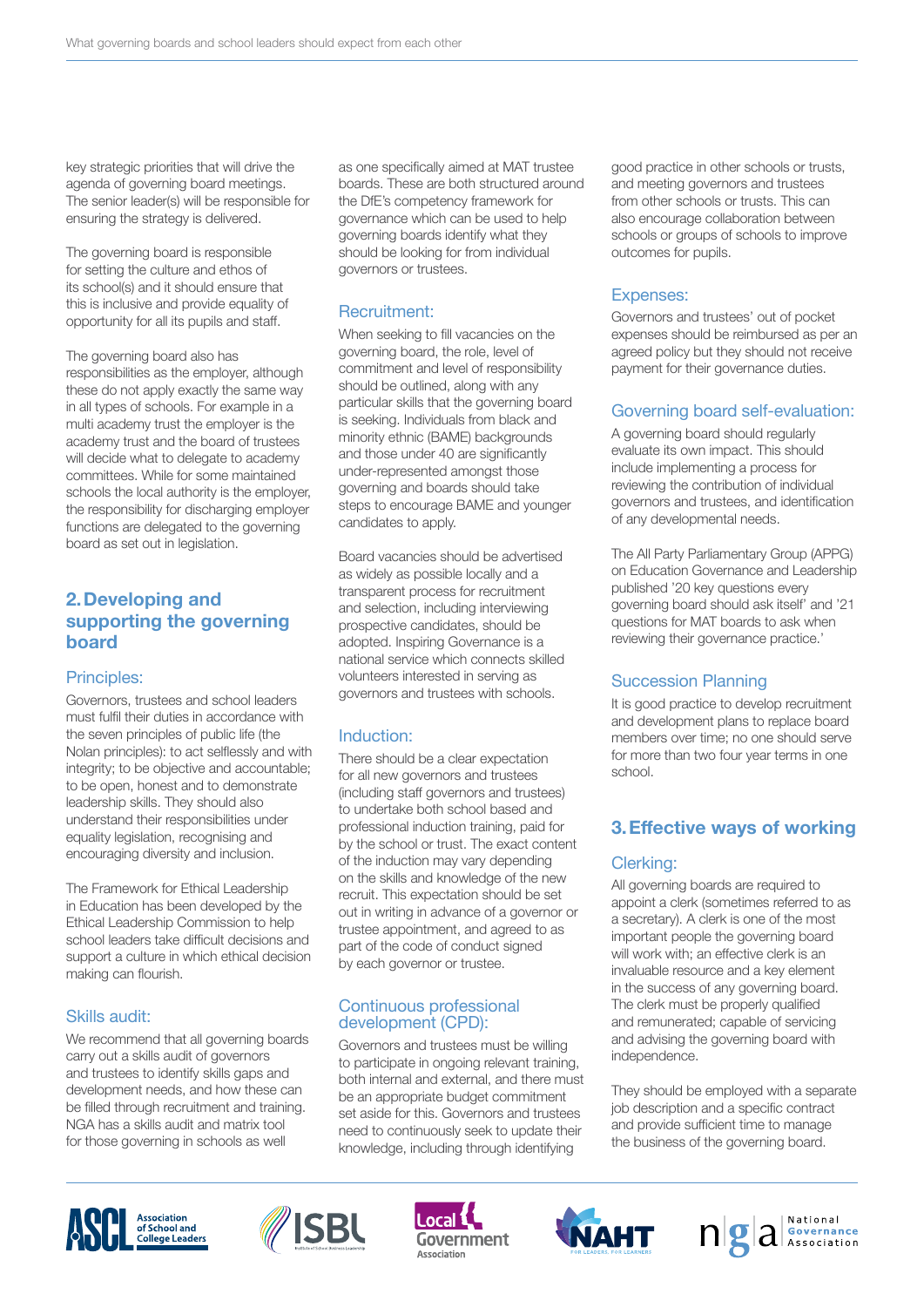They should receive ongoing CPD to ensure that their skills and knowledge remain up to date. The DfE has produced a clerking competency framework that governing boards can refer as well as funding 'Governance clerking development programmes'

# Chairing:

The school leader and the chair of the governing board should communicate regularly at mutually convenient times, while understanding that the chair is unable to take decisions on behalf of the governing board (except in very limited situations). It is considered good practice for a chair to serve no more than six years in the role on one governing board (under normal circumstances).

The chair should seek external support when necessary and be encouraged and prepared to join the Governance leadership development programmes funded by the Department for Education.

# Code of conduct:

We recommend that each governing board adopts a code of conduct setting out the expectations placed on governors and trustees to be agreed by everyone on the board. This code should set out any expectations on confidentiality of sensitive or personal information and include a commitment to the seven principles of public life. NGA has a model code for schools to adapt.

Governors and trustees should do their best to avoid conflicts of interest and related party transactions, and must declare any which exist. The National Audit Office and Charity Commission both provide useful advice on avoiding these. Unless there are exceptional circumstances, it is not considered good practice to govern on more than two boards.

# Size and composition:

Within a broad regulatory framework set out in regulations for maintained schools and in the articles of association for academies, governing boards are free to determine their own size and composition. In considering changes to their structure, governing boards need to consider how effective they are currently and whether the priorities they have determined for the school require additional skills or experience on the board.

# Meetings:

It is the joint responsibility of school leaders and the governing board to ensure that meetings are well planned, at appropriate intervals and with manageable agendas. They should be appropriate to the remit and driven by school improvement priorities. Papers must be provided at least seven days in advance of meetings. The school leader should be present or represented at full governing board meetings. Governing boards must have regard to the worklife balance of school leaders when arranging meetings, and school leaders should have regard to governors and trustees' work and other commitments.

# Delegation:

The role of the governing board is to ensure that areas for which they are responsible are being delivered effectively, rather than delivering it themselves. Governing boards have considerable freedom to delegate to committees or to school leaders; they should ensure they make effective use of this. Governing boards should be mindful of the need to retain a strategic focus and delegate where appropriate to the school leaders e.g. staff recruitment (governors and trustees should not be part of interview panels except for senior leadership posts).

Maintained schools should set out their governance structure and delegation arrangements in a school delegation planner. Academy trusts are required to publish a scheme of delegation which sets out what the board has delegated and to whom, including to school leaders and local academy committees.

# Policies:

Governing boards should only decide the principles guiding school or Trust policies and should delegate the drafting of policies and procedures to school leaders. Governing boards must ensure school leaders have the expertise or access to the relevant external expertise to carry out these responsibilities.

# Local authority liaison:

Maintained schools should comply with requirements set out in The School Staffing (England) Regulations 2009 to notify the local authority and to take account of its advice in respect of the performance, selection and dismissal of the headteacher and deputy headteacher.

# Appraisal of the school leader:

The governing body of an LA maintained school is required to carry out the performance appraisal of the headteacher and must appoint an external advisor to support it in doing so. Although not mandatory, it is also good practice for academies to have in place executive leader/headteacher appraisal processes.

In a MAT it is common practice for the performance management of the individual school headteachers/leaders to be carried out by the CEO, usually with input from the chair of the local academy board. The performance management of the CEO is the role of the MAT trustee board. Objectives should be closely related to the agreed strategic priorities of the organisation. A discussion on development needs must be part of the appraisal process.

It is important that an effective relationship is developed and maintained throughout the year; with any issues being dealt with on an ongoing basis, not just at the point of appraisal.

# Duty of care and well-being:

The governing board must remember that it has a duty of care to the school leader, including ensuring a safe and secure working environment, a reasonable work-life balance, and support for their well-being.